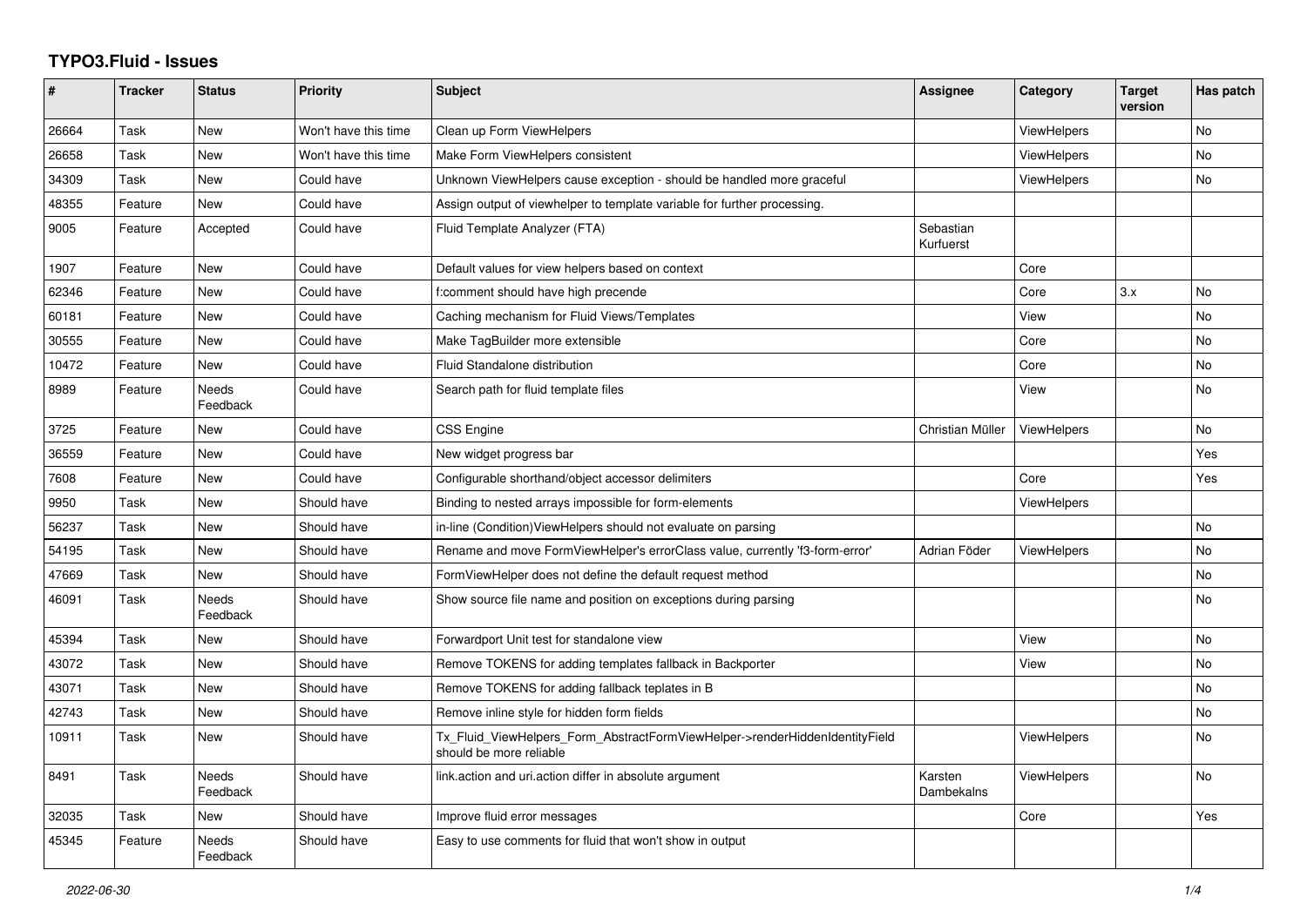| #     | <b>Tracker</b> | <b>Status</b>       | <b>Priority</b> | Subject                                                                                       | <b>Assignee</b>        | Category    | <b>Target</b><br>version | Has patch |
|-------|----------------|---------------------|-----------------|-----------------------------------------------------------------------------------------------|------------------------|-------------|--------------------------|-----------|
| 9514  | Feature        | New                 | Should have     | Support explicit Array Arguments for ViewHelpers                                              |                        |             |                          |           |
| 4704  | Feature        | New                 | Should have     | Improve parsing exception messages                                                            |                        | Core        |                          |           |
| 60271 | Feature        | New                 | Should have     | Paginate viewhelper, should also support arrays                                               |                        |             |                          | No        |
| 60003 | Feature        | <b>New</b>          | Should have     | Add required-Attribute to f:form.password                                                     |                        | ViewHelpers |                          | No        |
| 52640 | Feature        | <b>Under Review</b> | Should have     | Create an UnlessViewHelper as opposite to the IfViewHelper                                    | Marc Neuhaus           |             |                          | No        |
| 51277 | Feature        | New                 | Should have     | ViewHelper context should be aware of actual file occurrence                                  |                        |             |                          | No        |
| 49756 | Feature        | <b>Under Review</b> | Should have     | Select values by array key in checkbox viewhelper                                             |                        |             |                          | No        |
| 46545 | Feature        | New                 | Should have     | Better support for arrays in options of SelectViewHelper                                      |                        |             |                          | No        |
| 46257 | Feature        | <b>Under Review</b> | Should have     | Add escape sequence support for Fluid                                                         |                        | Core        |                          | No        |
| 45153 | Feature        | New                 | Should have     | f:be.menus.actionMenuItem - Detection of the current select option is insufficient            |                        |             |                          | No        |
| 43346 | Feature        | <b>Under Review</b> | Should have     | Allow property mapping configuration via template                                             | Karsten<br>Dambekalns  | ViewHelpers | 2.1                      | No        |
| 42397 | Feature        | New                 | Should have     | Missing viewhelper for general links                                                          |                        |             |                          | No        |
| 40081 | Feature        | New                 | Should have     | Allow assigned variables as keys in arrays                                                    |                        |             |                          | No        |
| 39936 | Feature        | New                 | Should have     | registerTagAttribute should handle default values                                             |                        | ViewHelpers |                          | No        |
| 38130 | Feature        | New                 | Should have     | Checkboxes and multiple select fields should have an assignable default value                 |                        |             |                          | No        |
| 37095 | Feature        | New                 | Should have     | It should be possible to set a different template on a Fluid TemplateView inside an<br>action | Christopher<br>Hlubek  |             |                          | No        |
| 36410 | Feature        | <b>New</b>          | Should have     | Allow templates to send arguments back to layout                                              |                        | ViewHelpers |                          | No.       |
| 33394 | Feature        | Needs<br>Feedback   | Should have     | Logical expression parser for BooleanNode                                                     | <b>Tobias Liebig</b>   | Core        |                          | No        |
| 33215 | Feature        | New                 | Should have     | RFC: Dynamic values in ObjectAccess paths                                                     |                        |             |                          | No        |
| 31955 | Feature        | New                 | Should have     | f:uri.widget                                                                                  |                        | Widgets     |                          | No        |
| 5933  | Feature        | Accepted            | Should have     | Optional section rendering                                                                    | Sebastian<br>Kurfuerst | ViewHelpers |                          | No        |
| 3291  | Feature        | Needs<br>Feedback   | Should have     | Cacheable viewhelpers                                                                         |                        |             |                          | No        |
| 52536 | Bug            | <b>Under Review</b> | Should have     | Errorclass not set if no property-attribute set                                               |                        |             |                          |           |
| 13045 | Bug            | New                 | Should have     | Entity decode of strings are different between if-conditions and output of variable           |                        |             |                          |           |
| 65424 | <b>Bug</b>     | <b>Under Review</b> | Should have     | SelectViewHelper must respect option(Value Label)Field for arrays                             |                        | ViewHelpers |                          | No        |
| 58983 | Bug            | New                 | Should have     | format.date does not respect linebreaks and throws exception                                  |                        |             |                          | No        |
| 58921 | <b>Bug</b>     | New                 | Should have     | f:form.* VHs crash if NOT inside f:form but followed by f:form                                |                        |             |                          | No        |
| 55008 | <b>Bug</b>     | <b>Under Review</b> | Should have     | Interceptors should be used in Partials                                                       | Christian Müller       |             |                          | No        |
| 54284 | Bug            | New                 | Should have     | Default Option for Switch/Case VH                                                             |                        | ViewHelpers |                          | No        |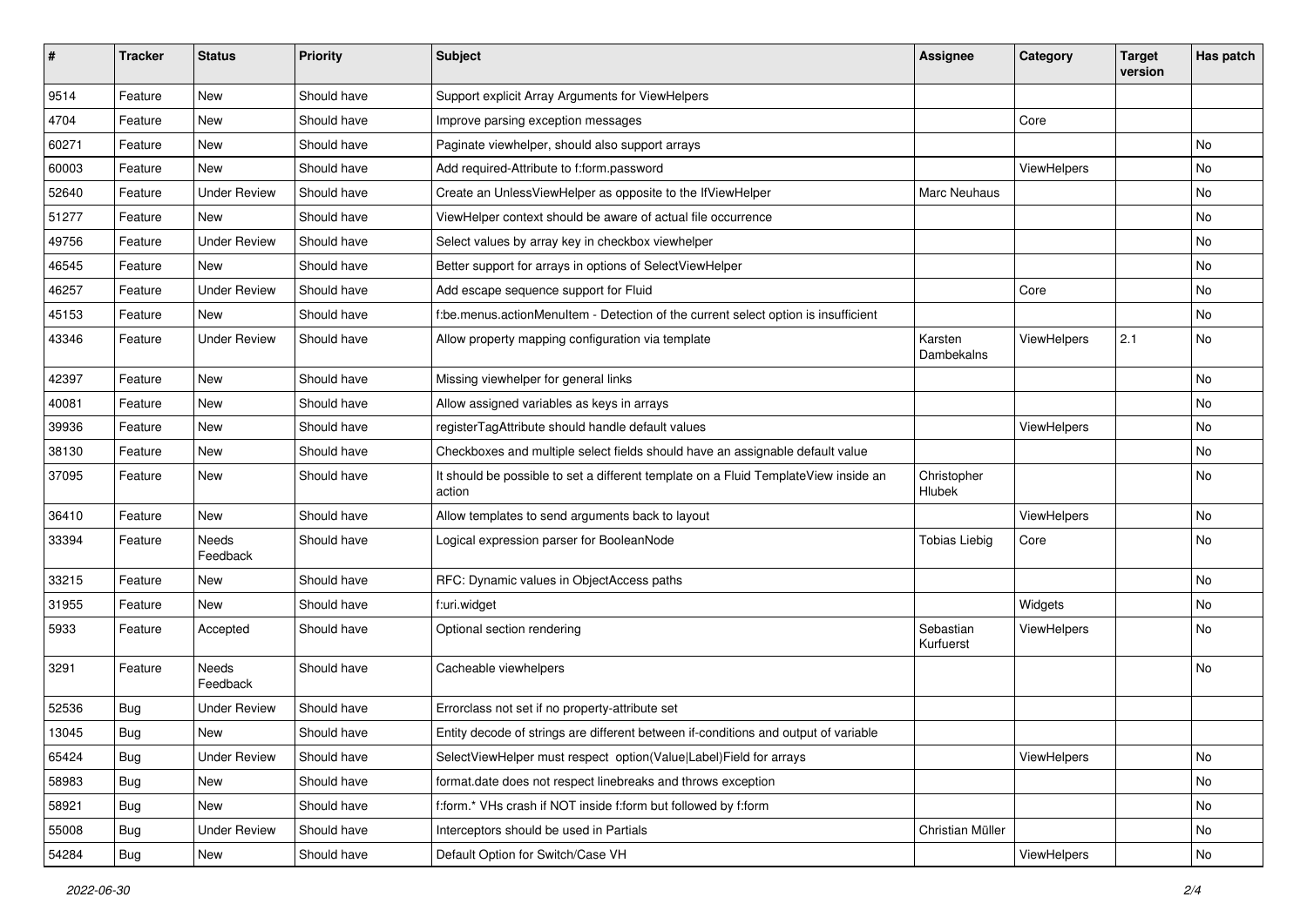| ∦     | <b>Tracker</b> | <b>Status</b>       | <b>Priority</b> | Subject                                                                                                     | <b>Assignee</b>             | Category           | <b>Target</b><br>version | Has patch |
|-------|----------------|---------------------|-----------------|-------------------------------------------------------------------------------------------------------------|-----------------------------|--------------------|--------------------------|-----------|
| 53806 | Bug            | <b>Under Review</b> | Should have     | Paginate widget maximumNumberOfLinks rendering wrong number of links                                        | Bastian<br>Waidelich        | Widgets            |                          | <b>No</b> |
| 52591 | Bug            | New                 | Should have     | The Pagination Widget broken for joined objects                                                             |                             |                    |                          | <b>No</b> |
| 52419 | Bug            | <b>New</b>          | Should have     | Wrong PHPDocs notation for default value inline f:translate viewhelper                                      |                             |                    | 2.0                      | No        |
| 50888 | Bug            | <b>Under Review</b> | Should have     | WSOD by changing name of section and if Fluid caches are generated                                          |                             |                    |                          | No        |
| 49600 | Bug            | New                 | Should have     | f:form tag shown as a HTML on frontend                                                                      |                             | ViewHelpers        |                          | <b>No</b> |
| 47006 | Bug            | <b>Under Review</b> | Should have     | widget identifier are not unique                                                                            |                             |                    |                          | No        |
| 46289 | Bug            | Needs<br>Feedback   | Should have     | Enable Escaping Interceptor in XML request format                                                           |                             | View               | 2.0.1                    | No        |
| 44234 | Bug            | Under Review        | Should have     | selectViewHelper's sorting does not respect locale collation                                                |                             | ViewHelpers        | 2.1                      | <b>No</b> |
| 40998 | Bug            | <b>Under Review</b> | Should have     | Missing parent request namespaces in form field name prefix                                                 | Sebastian<br>Kurfuerst      | ViewHelpers        | 1.1.1                    | No        |
| 39990 | Bug            | New                 | Should have     | Same form twice in one template: hidden fields for empty values are only rendered<br>once                   |                             | Core               |                          | <b>No</b> |
| 37619 | Bug            | <b>New</b>          | Should have     | Fatal Error when using variable in name attribute of Section ViewHelper                                     |                             | <b>ViewHelpers</b> |                          | <b>No</b> |
| 36662 | Bug            | Needs<br>Feedback   | Should have     | Checked state isn't always correct when property is collection                                              | Kevin Ulrich<br>Moschallski | ViewHelpers        | 1.1.1                    | No        |
| 36655 | Bug            | New                 | Should have     | <b>Pagination Links</b>                                                                                     |                             | Widgets            |                          | No        |
| 34682 | Bug            | <b>Under Review</b> | Should have     | Radio Button missing checked on validation error                                                            |                             | ViewHelpers        |                          | No        |
| 28554 | Bug            | New                 | Should have     | (v4) implement feature flag to disable caching                                                              |                             |                    |                          | No        |
| 28553 | Bug            | New                 | Should have     | improve XHProf test setup                                                                                   |                             |                    |                          | No        |
| 28552 | Bug            | New                 | Should have     | (v5) write ViewHelper test for compiled run; adjust functional test to do two passes<br>(uncached & cached) |                             |                    |                          | No        |
| 28551 | Bug            | Accepted            | Should have     | (v4) backport VHTest                                                                                        | Sebastian<br>Kurfuerst      |                    |                          | <b>No</b> |
| 28550 | Bug            | New                 | Should have     | (v4) make widgets cacheable, i.e. not implement childnodeaccess interface                                   |                             |                    |                          | No        |
| 28549 | Bug            | New                 | Should have     | make widgets cacheable, i.e. not implement childnodeaccess interface                                        |                             |                    |                          | No        |
| 12863 | Bug            | New                 | Should have     | Attributes of a viewhelper can't contain a '-'                                                              | Sebastian<br>Kurfuerst      | Core               |                          | No        |
| 8648  | Bug            | New                 | Should have     | format.crop ViewHelper should support all features of the crop stdWrap function                             |                             | ViewHelpers        |                          | No        |
| 3481  | <b>Bug</b>     | New                 | Should have     | Use ViewHelperVariableContainer in PostParseFacet                                                           |                             | Core               |                          | No        |
| 58862 | Bug            | Needs<br>Feedback   | Should have     | FormViewHelper doesn't accept NULL as value for \$arguments                                                 | Bastian<br>Waidelich        | ViewHelpers        |                          | Yes       |
| 30937 | Bug            | New                 | Should have     | CropViewHelper stringToTruncate can't be supplied so it can't be easily extended                            |                             | ViewHelpers        |                          | Yes       |
| 5636  | Task           | <b>Under Review</b> | Must have       | Form_RadioViewHelper and CheckBoxViewHelper miss check for existing object<br>before it is accessed.        |                             |                    |                          | No        |